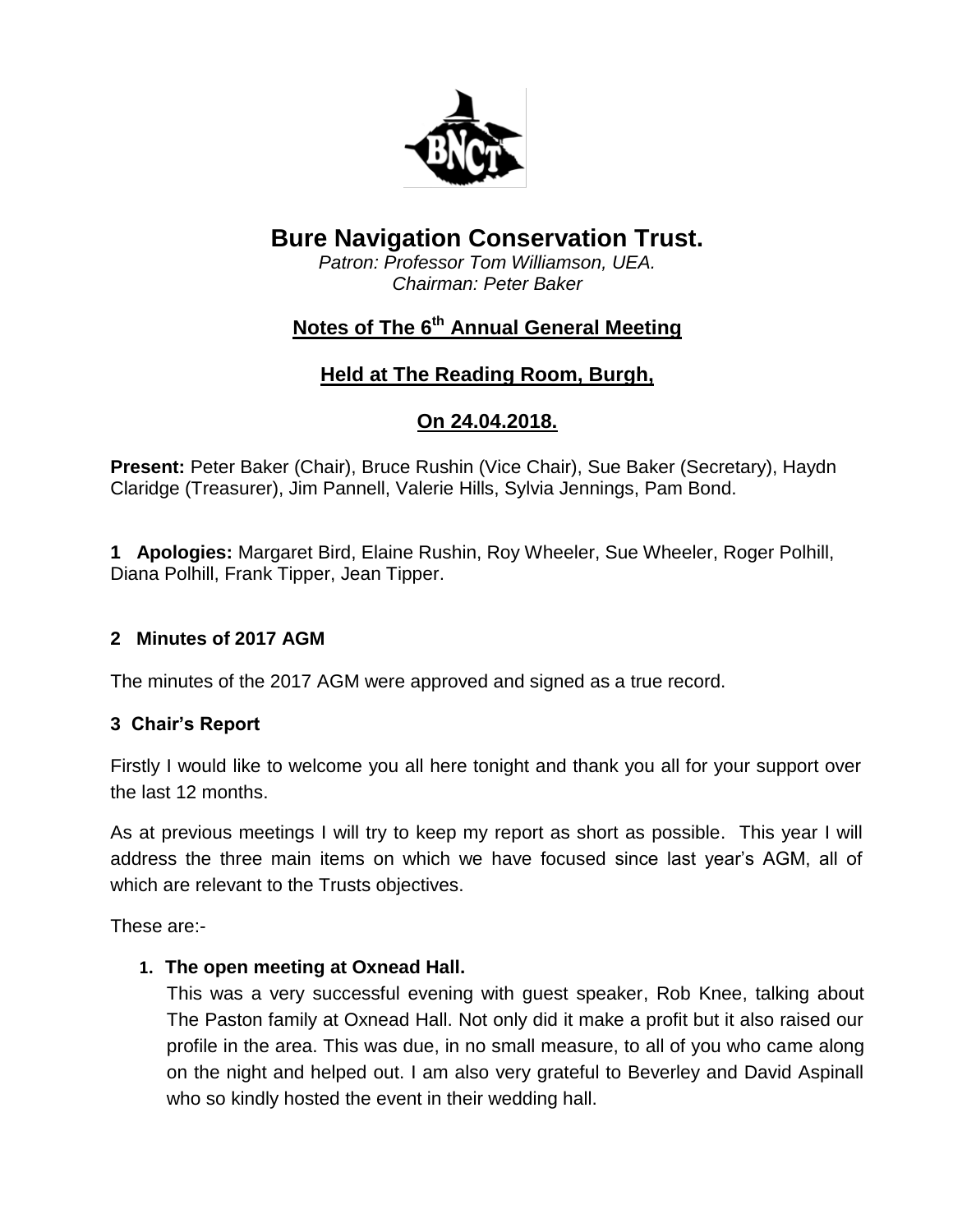# **2. The provision of information boards along the Navigation.**

This is an ongoing project which is now approaching a critical phase. I will report fully at the ordinary meeting which follows the AGM. However, I will take this opportunity to thanks those members closely involved so far, i.e.. Roger and Diana Polhill, Bruce and Elaine Rushin and Frank Tipper for his photographic expertise, whose hard work has got us to where we are now.

# **3. Monitoring and reporting on the state of the footpath beside the Navigation.**

I would like to thank all those members who regularly walk along the Navigation and report matters which affect other walkers using it. I would like to express all our thanks to Roy and Sue Wheeler who always go the extra mile and not only walk the whole length from Coltishall to Burgh but also report shortcomings to Norfolk County Council, despite this very rarely bearing any fruit.

### **4 Secretary's Report**

The Trust is up to date with all information filed at Companies' House.

### **5 Treasurer's Report.**

Haydn provided the Income and Expenditure Report for the period 1 January to 31 December 2017. He added that the account no longer earns interest and that there is still one cheque for £100.00 which has not been presented.

The Chair, on behalf of all members, thanked Haydn for his work over the past 12 months.

### **6 Resignation of Trustees as per Constitution**

Bruce and Elaine stood down as Trustees. Both agreed to stand for re-election.

### **7 Election of Trustees**

Bruce and Elaine were unanimously re-elected as Trustees.

#### **8 Membership subscription**

Peter proposed that rates for the year commencing 1 January 2019 should remain unchanged at £12 for full membership and £7.50 for age 60+. Agreed unanimously.

**9 AOB.** There was no other business.